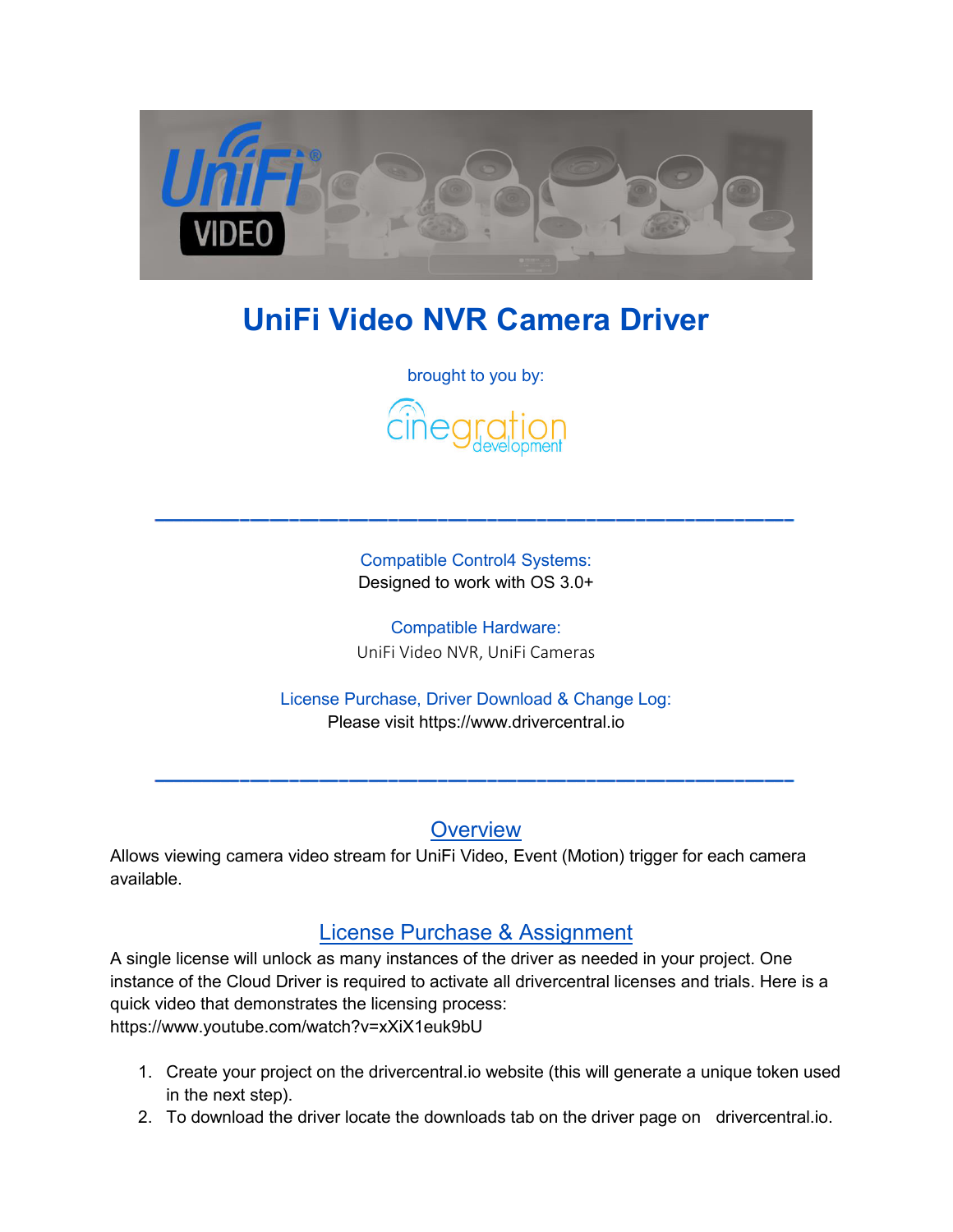Once downloaded unzip the file and add the driver to

- 3. Install and activate the drivercentral's Cloud Driver in your project by pasting the previously generated token in your project. If there is no license associated with the project a trial will automatically activate so long as the driver has not been installed in the past on the controller.
- 4. To purchase a license, locate the driver on drivercentral.io website and add to the cart. Once checked out the purchased license will be found under available licenses in the projects portal.
- 5. Using available licenses tool add a license to activate the driver in that project.
- 6. Once the Cloud Driver checks in to the project (it does so once every hour) the driver will activate.
- 7. If needed, use the Cloud Driver's action "Check Drivers" to force the check in and activate the driver right away.

Your driver activation is now complete! You may now continue to Driver Setup.

Further clarification with visual representation can be found in the articles on <https://help.drivercentral.io/>

## Driver Setup

## UniFi Video Controller Setup:

Legacy UniFi Video is also supported. The driver connects to the NVR and receives snapshot and RTSP stream information. Event (Motion) notification is available via camera drivers.

- Log into the NVR/Controller
- Create a new user and Enable API Access (Copy this key as you will use it later)
- Go to each camera and set the RTSP (medium quality) stream to enabled
- Currently only the default RTSP port can used. If this is a required feature for your project please email us.

## Direct Camera Access Setup:

If only viewing access of the camera is required and the camera IS NOT part of UniFi video or Protect, the dealer can use the UniFi Video Standalone Camera driver. This support SNAPSHOT and RTSP streams

## Control4 Driver Setup:

- 1. Add Driver to project
- 2. Enter IP address of NVR or camera
- 3. DO NOT enter any username/password information in and do not enable Authentication.
- 4. Enter API Key created during setup of UniFi Video NVR
- 5. Choose which camera this driver will connect to
- 6. If you are going to trigger events off motion, Enable Monitor Camera Events
- 7. Example of a correctly setup system: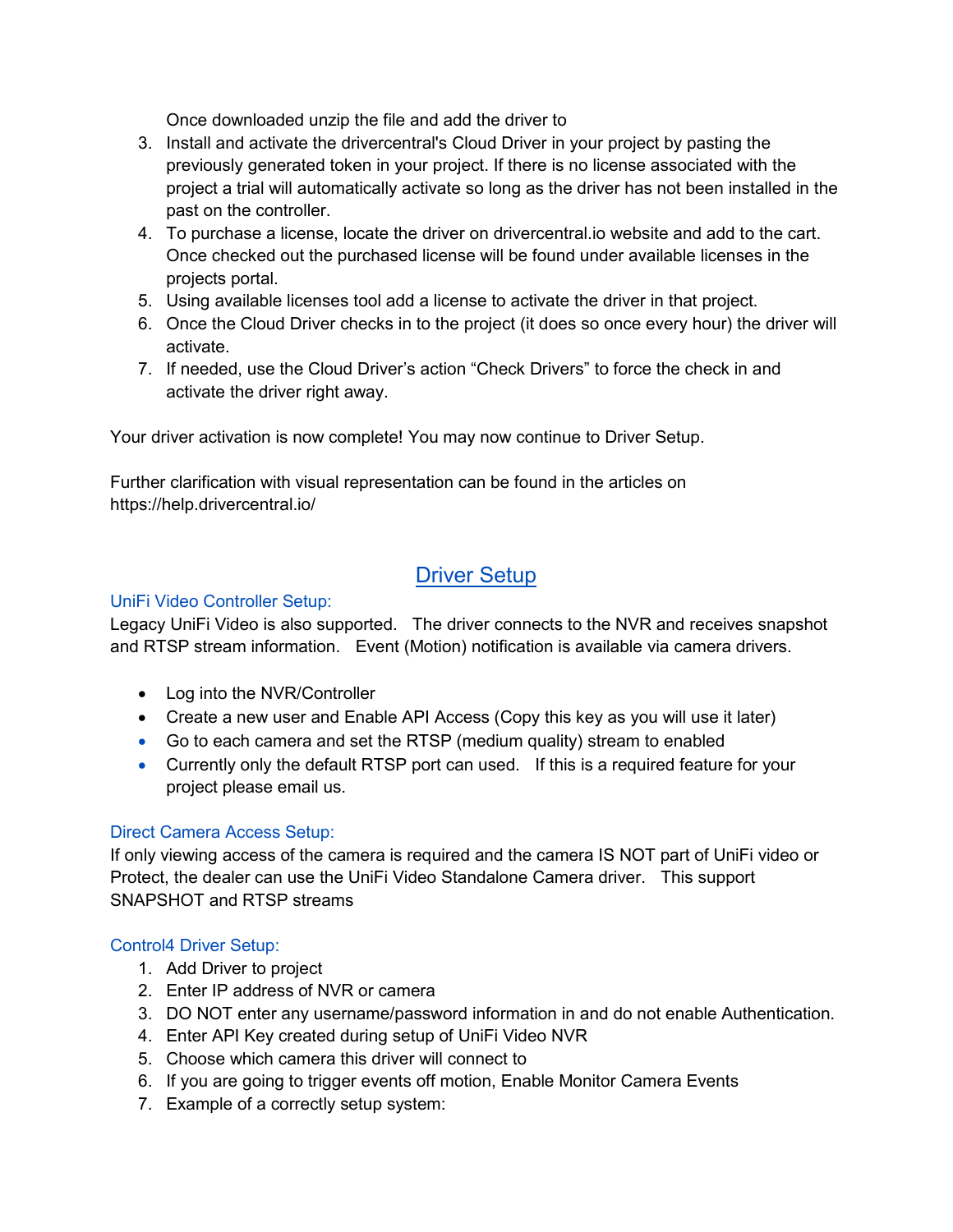| K, | <b>Driver Stream Location</b> | <b>NVR</b>                                                                  |
|----|-------------------------------|-----------------------------------------------------------------------------|
|    | <b>API Key</b>                |                                                                             |
|    | Camera ID                     | Show Room Entrance Camera (RTSP Streams: Medium) - 5eb5a816bdd514cdbd92676f |
|    | <b>Monitor Camera Events</b>  | <b>Yes</b>                                                                  |
|    | <b>H264 Video Stream</b>      |                                                                             |
|    |                               | High - 0, Medium - 1, Low - 2                                               |

8. Refresh Navigators / Test

#### Testing Camera Video:

Click on Camera Test and Run Snapshot and H.264. Note: UniFi Protect does not support HTTP (non-HTTPS) snapshot images. This test and snapshot recalling will fail. Push/Email/Text notifications support HTTPS and thus, do not have an issue.

## Home and Region Button Clicks

This driver allows dealers to use the standard 'home' icon on the Control4 Camera GUI and Region clicking for custom event actions. The home icon is displayed on all Control4 interfaces. Region clicking on invisible buttons is supported by Android and iOS MyHome apps. Dealers can use these buttons to trigger lights to turn on/off, garage/gates to open or any other specific programming needed.



Push Notifications

This driver supports direct Push Notification setup as a Composer action (**Send Push Alert**).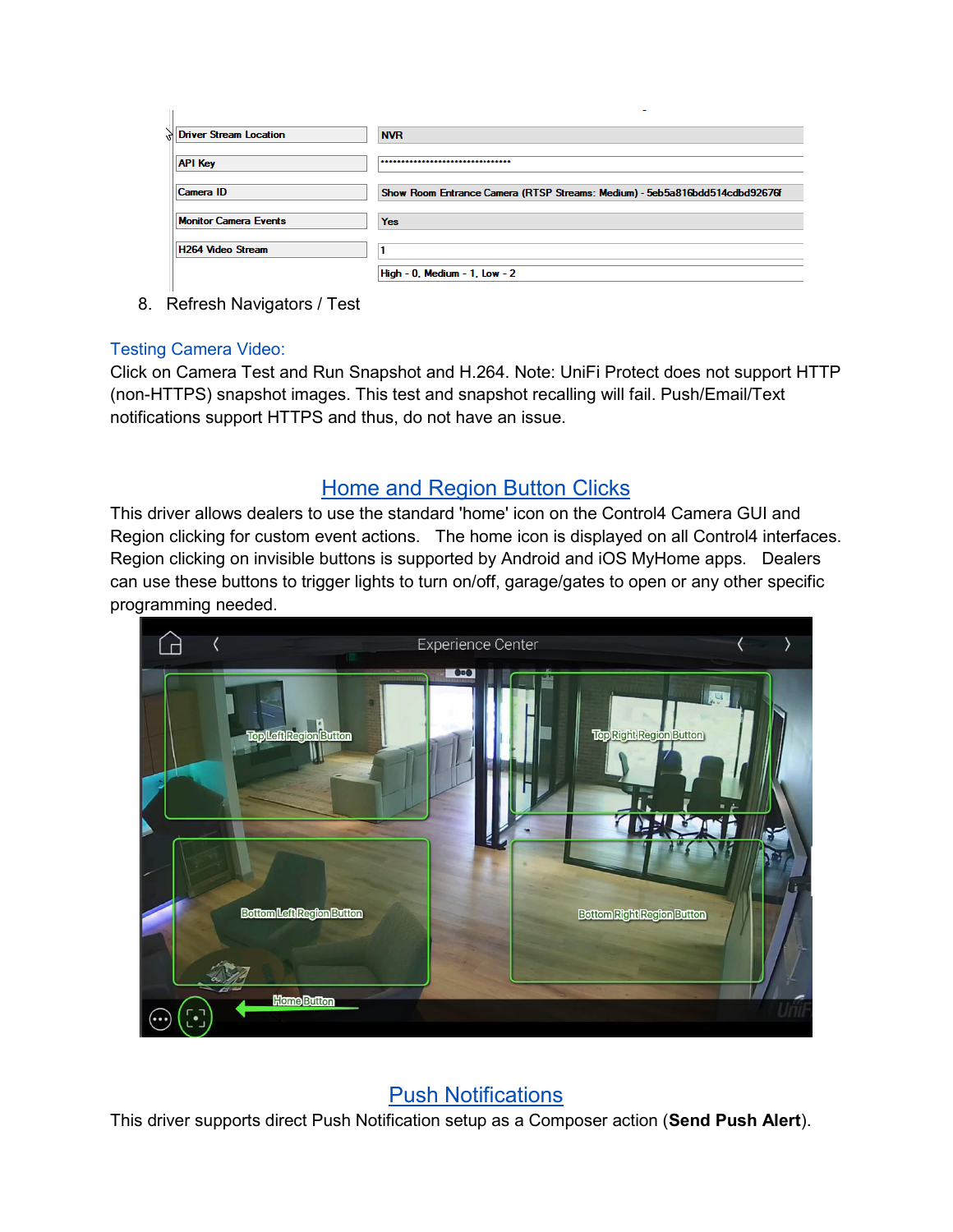Dealers DO NOT need to create Push notifications and attach the camera. The driver does this automatically. To use, click on the camera under Device Actions and select Send Push Alert. Dealers can choose:

- Alert Level (Alarm, Alert, Info)
- Message: Optional messasge to be included with the snapshot

Currently Control4 does not support saving these images or recalling them from the MyHome apps. If archiving or storage is needed, please use the Device Action: Send Email Alert

# Email/Text Notification Settings

The email/text notifications set under Notification Settings may require an email address to send the email to. You may set the Customer email preferences under the Email/Text Notification Settings. You may also customize the subject line of the email in the Email: Subject field. In order to receive the notification to text enter the recipient's phone number followed by the correct carrier domain in the email section:

- AT&T: [number]@txt.att.net (SMS), number@mms.att.net (MMS)
- T-Mobile: [number]@tmomail.net (SMS & MMS)
- Verizon: [number]@vtext.com (SMS)
- Sprint: [number]@messaging.sprintpcs.com (SMS), number@pm.sprint.com (MMS)
- Note: Verizon does not allow MMS via this method with our email service. Only SMS (no picture) alerts are allowed.

A test email may be sent to verify functionality by going into Driver Actions and selecting the Test Customer Email. Again, 4sight NOT required for text and email!

# Showroom and Free Trial

All Cinegration Development drivers for Control4 come with a 7-day trial. Simply add the drivercentral licensing driver, Cloud Driver, along with this driver and you can fully test the driver before purchasing. Including Cinegration Development drivers in your drivercentral showroom project will give you unlimited use without purchase.

# **Support**

If you require additional driver assistance or are having some issues please visit our help desk: [https://help.drivercentral.io](https://help.drivercentral.io/) 

# Development Tools

- **•** This driver uses the Public UniFi Video API.
- Driver communicates between local UniFi Video NVR and Control4.
- Push Notification uses the Control4 MyHome app and 4Sight
- Email Notifications use Cindev Notification System (Sendgrid Email API)
- DriverCentral Licensing and Driver Management